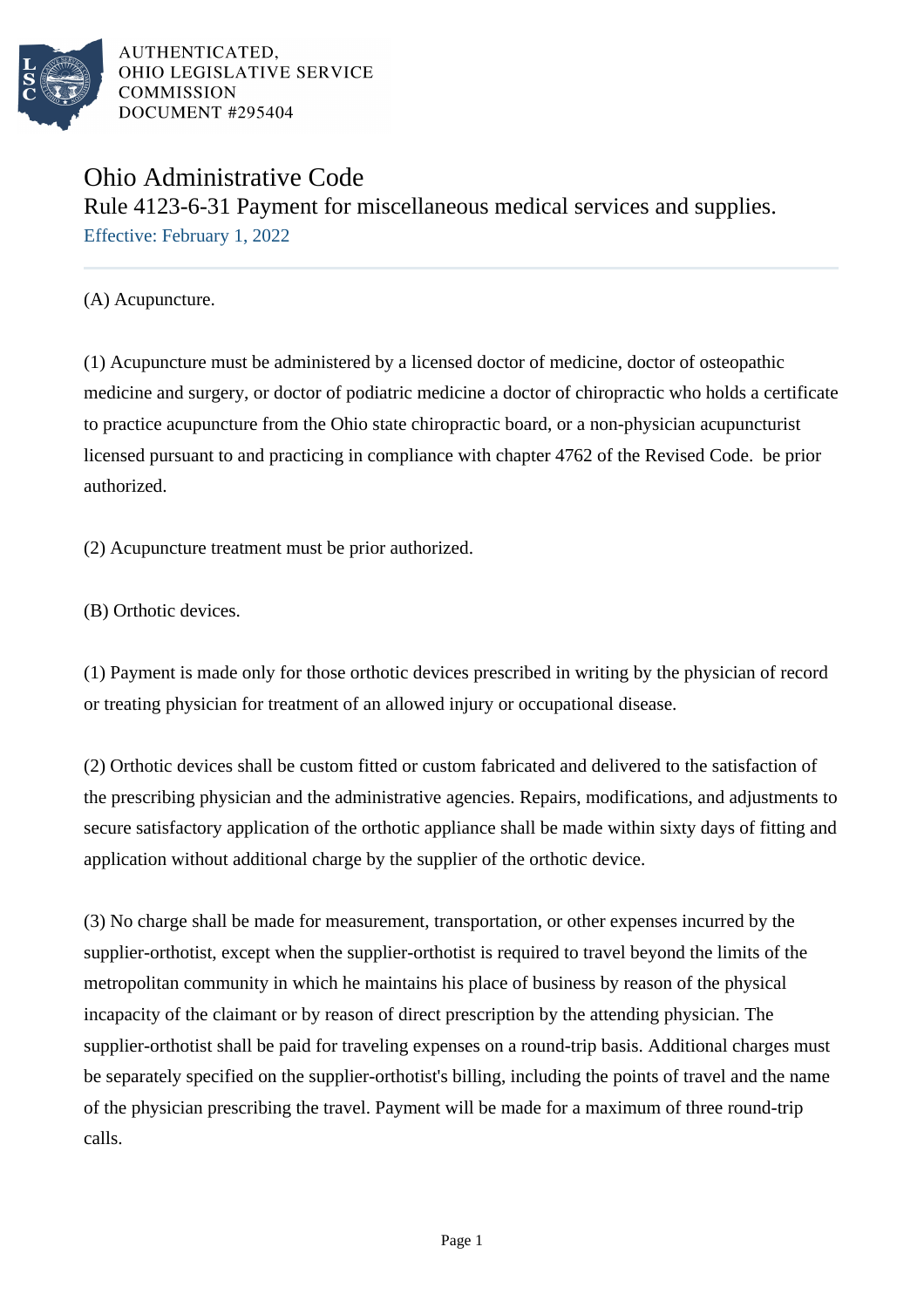

AUTHENTICATED. OHIO LEGISLATIVE SERVICE **COMMISSION** DOCUMENT #295404

(C) Dental care.

(1) Payment for dental care will be made in the following cases:

(a) Where the work related accident causing the injury also results in the damage or loss of the injured worker's artificial teeth or other denture. Once the artificial teeth or other denture(s) have been repaired, replaced, or adjusted, no further repair, replacement, or adjustment will be approved.

(b) Where a work related injury or occupational disease has caused damage or adversely affected the injured worker's natural teeth.

(2) Responsibility for the repair of both natural and artificial teeth is limited to the damage done at the time of the accident, or to the damage caused by an allowed injury or occupational disease.

(D) Eyeglasses and contact lenses.

(1) Payment for eyeglasses or contact lenses will be made in the following cases:

(a) Where the work related accident causing the injuryalso results in the damage or loss of the injured worker's eyeglasses or contact lenses. Once the eyeglasses or contact lenses have been repaired, replaced, or adjusted, no further repair, replacement, or adjustment will be approved.

(b) Where loss of vision is the result of an allowed injury or occupational disease.

(2) Refractions will be approved in situations described in paragraph  $(D)(1)(b)$  of this rule.

(3) When medical evidence indicates a need due to an allowed injury or occupational disease contact lenses may be approved instead of eyeglasses.

(4) Glasses or contact lenses will be approved for treatment purposes, when necessary, as a result of the allowed injury or occupational disease. Any subsequent adjustmentor change in an injured worker's glasses or contact lenses, if required for treatment of the allowed injury or occupational